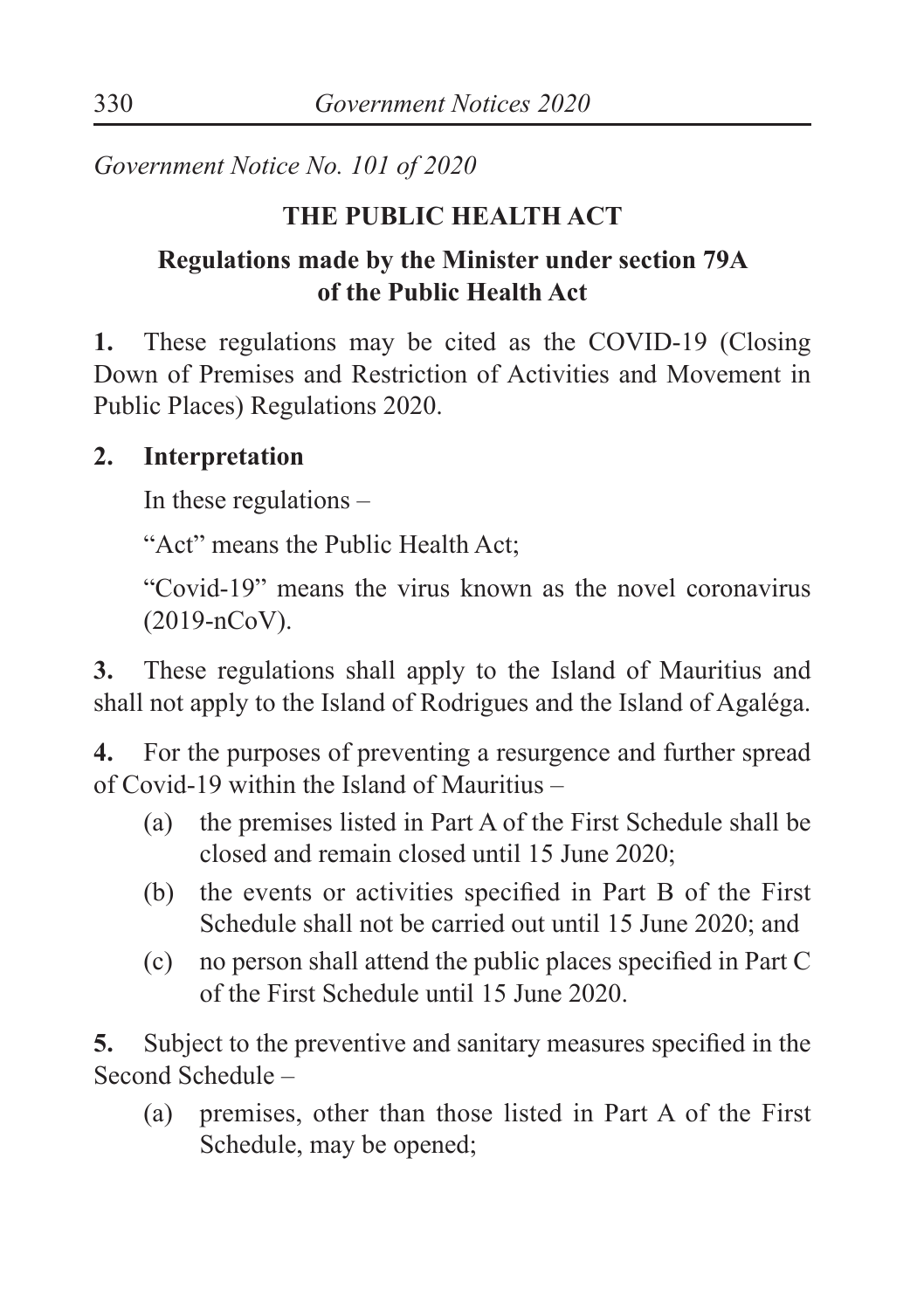- (b) events or activities, other than those listed in Part B of the First Schedule, may be carried out; and
- (c) public places, other than those listed in Part C of the First Schedule, may be attended to.

**6.** Any person who fails to comply with these regulations shall commit an offence and shall, on conviction, be liable to a fine not exceeding 200,000 rupees and to imprisonment for a term not exceeding 5 years.

- **7.** General Notice No. 577 of 2020 is hereby revoked.
- **8.** These regulations shall come into operation on 30 May 2020.

Made by the Minister on 30 May 2020.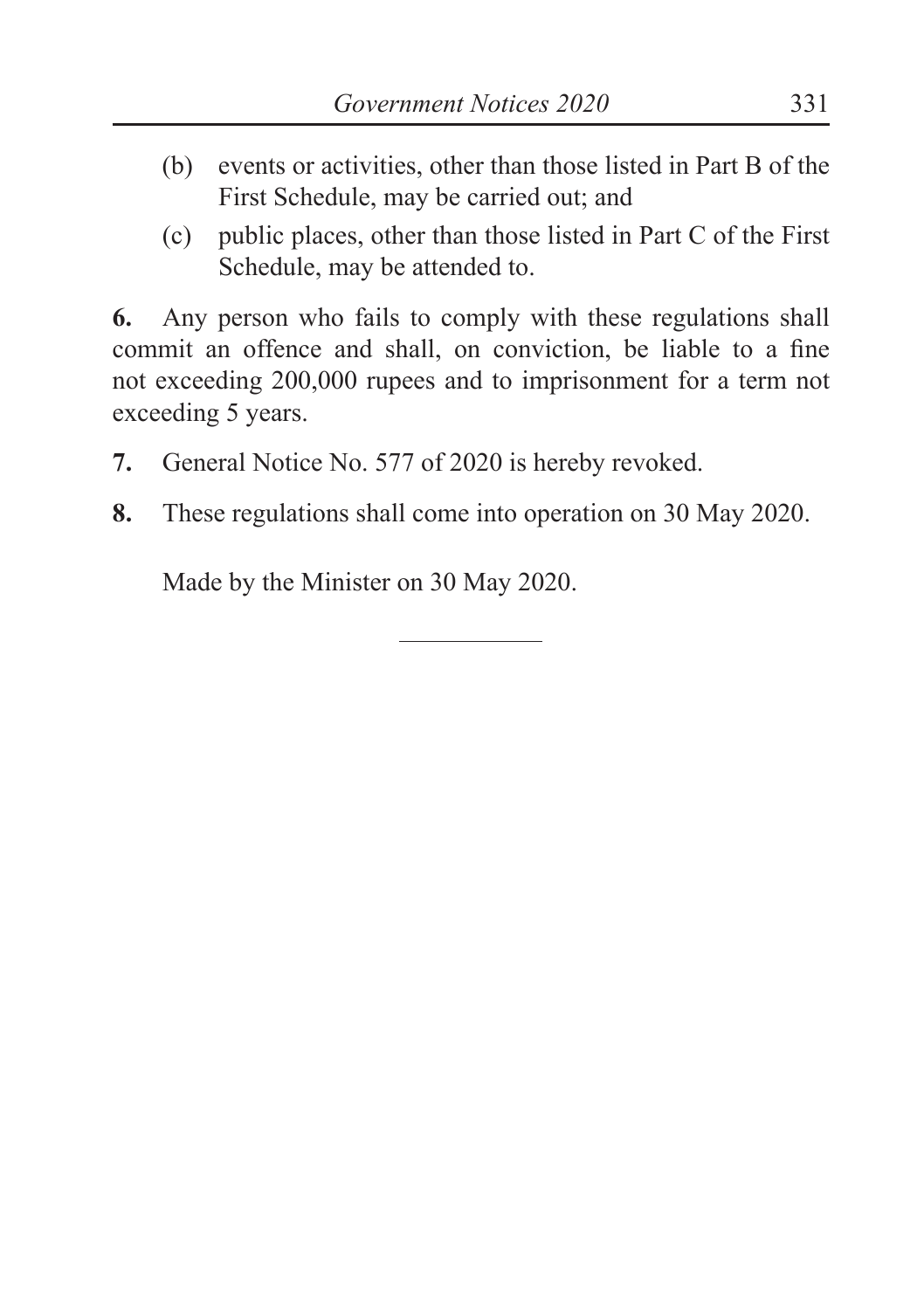#### **FIRST SCHEDULE**

[Regulation 4]

### **PART A –**

#### **PREMISES TO REMAIN CLOSED UNTIL 15 JUNE 2020**

Amusement centre

Aquarium for public viewing

Bookmaker

Casino and Gaming house

Theatre

Nightclub

Cinema hall

Multi-purpose hall, including wedding hall

Fitness centre (gymnasium/sport complex)

Village hall/community centre/social welfare centre/youth centre Leisure park

 $\overline{\phantom{a}}$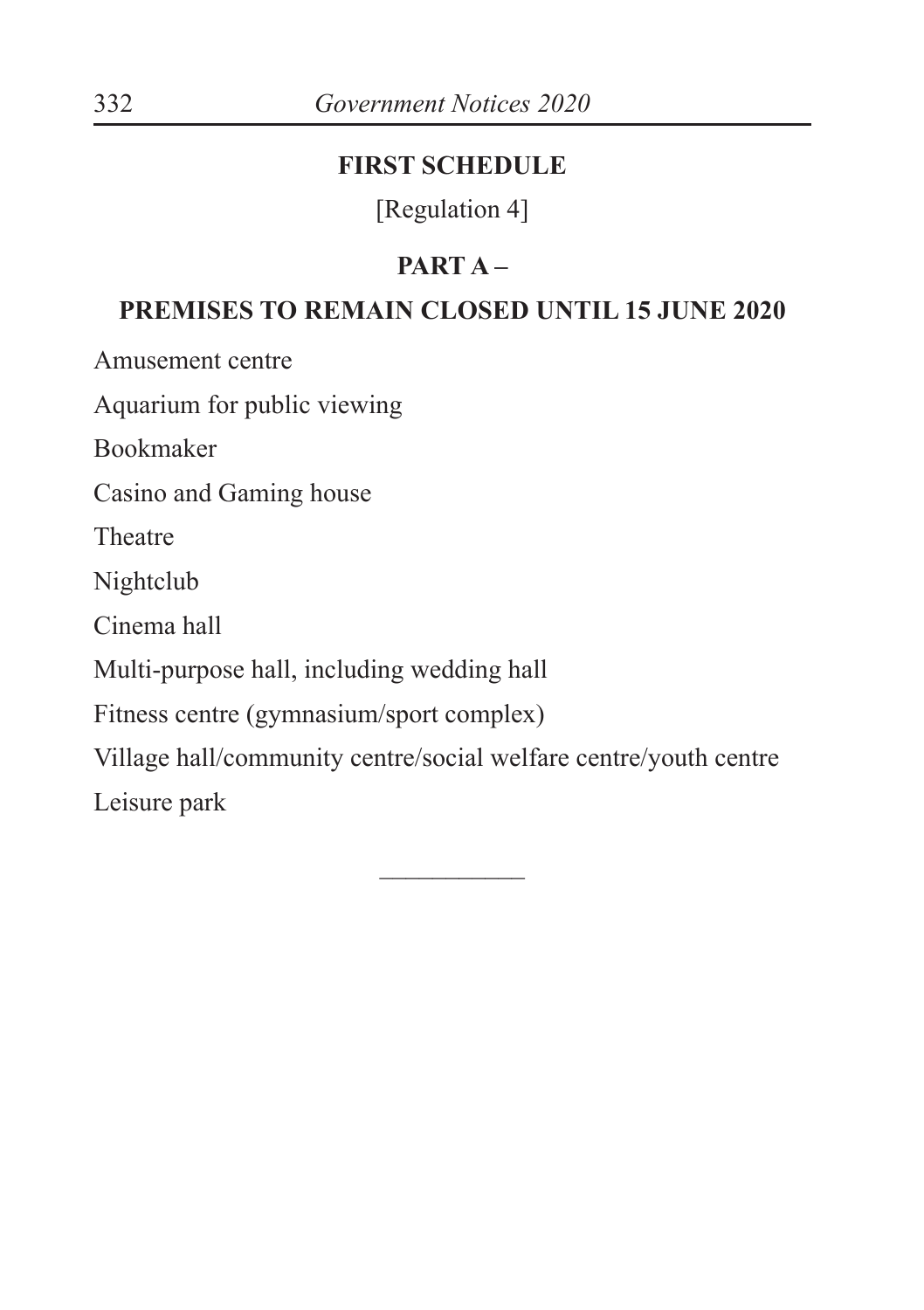#### **PART B –**

### **EVENTS OR ACTIVITIES NOT TO BE CARRIED OUT UNTIL 15 JUNE 2020**

Fair (fun fair/fancy fair/trade fair/commercial fair)

Public event

Sports event

Horse racing

Gathering for wedding

Team sport

Public auction

Cultural/social event or gathering

Religious gathering outside place of worship

# **PART C –**

 $\overline{\phantom{a}}$ 

## **PUBLIC PLACES NOT TO BE ATTENDED UNTIL 15 JUNE 2020**

 $\frac{1}{2}$ 

Public beach

Public garden

Children's playground

National park and nature reserves